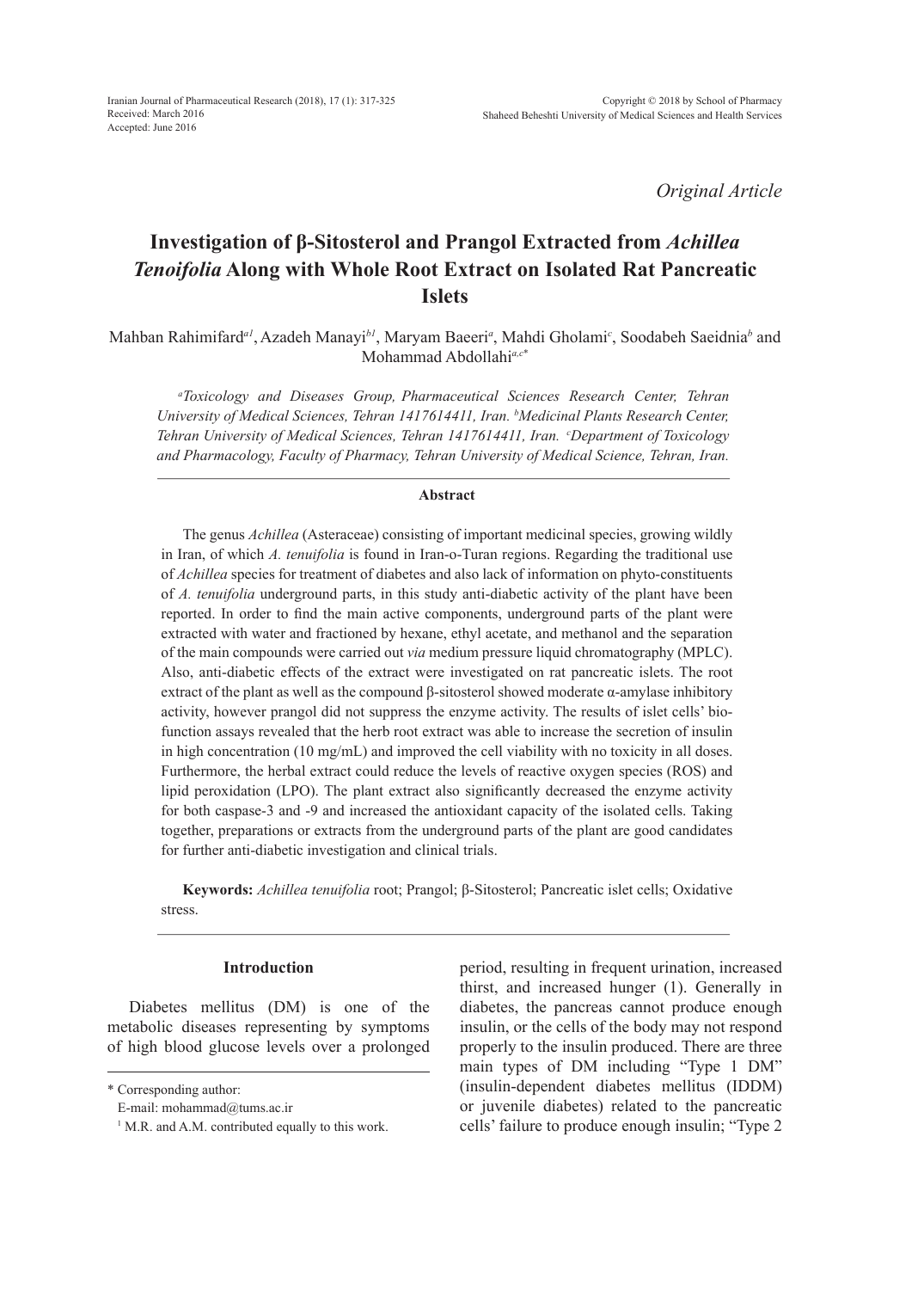DM" which occures due to insulin resistance of body cells and so-called "non-insulin-dependent diabetes mellitus" (NIDDM) or "adult-onset diabetes" that may be results of obesity and not enough exercise; gestational diabetes is the third type and occurs in pregnant women without a previous history of diabetes (2). Management of DM focuses on keeping blood sugar levels as close to normal as possible, without causing hypoglycemia (3). Type 1 DM is typically treated with a combination of regular and NPH insulin, or synthetic insulin analogs, while a long-acting formulation is usually added for type 2 DM. However, metformin is generally recommended as a first line treatment for type 2 DM (4, 5).

Obviously, diabetes is a major systemic disease affecting a significant proportion of the population worldwide (6). Regarding the point that "α-amylase enzyme" plays a critical role in digestion of carbohydrates, the inhibitors of α-amylase (AAI) are important in the treatment of diabetes, obesity, and periodontal diseases. Medicinal plants are the natural sources of AAI, which are used as therapeutic or functional food resources. A bibliography shows that many sorts of phytochemicals and plant species have been reported as the α-amylase inhibitors, especially whose constituents belong to the phenolic compounds (7). Furthermore, Persian traditional medicine introduced promising candidates for the treatment of diabetes (8). For this reason, scientists in related fields are currently concentrating on finding the anti-diabetic constituents from natural origin (9).

*Achillea* (Asteraceae) species are wellknown medicinal plants with therapeutic applications worldwide. Some of these species have been reported for their anti-diabetic activity. For instance, the effect of *A. santolina* on blood glucose level, serum nitric oxide (NO) concentration and the oxidative stress in rat pancreatic tissue have been reported. Reducing blood glucose level, serum NO, pancreatic malonedialdehyde, protein carbonyls, and advanced oxidation protein products levels are found as the major results of treatment with this plant. The authors concluded that the content of GSH (reduced glutathione) was also restored to the normal level of the control group. Regarding the enhancement of antioxidant enzymes by the plant, the authors suggested that the hypoglycemic activity could be attributed to the antioxidative potential of the plant (10). Here in the present study, we focused on *A. tenuifolia,* growing wildly in Iran, which has previously been investigated for its antioxidant potential (11), total phenol content and micromorphological characterizations (12). Due to the high potential of antioxidant activity and total phenol constituents of the plant roots, we employed root extract for more investigations on its anti-diabetic activity of the islets bio-function isolated from rat pancreas. Additionally, the major phyto-constituents of the root extract and their α-amylase inhibitory activity have been investigated as well.

## **Experimental**

# *Plant material and extraction*

The roots of *A. tenuifolia* were collected from Qazvin province in June (2011), and identified by Dr. Yousef Ajani. A herbarium specimen (No. 1624) has been deposited in the Herbarium of Institute of Medicinal Plants, Jahade-Daneshgahi (ACECR), Karaj, Iran. The plant root was cleaned and dried in the shade under room temperature. The dried root powder (700 g) was percolated by distilled water three times for 72 h, and then the resulted extract was concentrated by rotary evaporator and dried in freeze dryer15) g). The extract was used for further pharmacological investigation.

# *Isolation process of the main compounds by medium pressure liquid chromatography (MPLC)*

The aqueous extract was further fractionated by hexane, ethyl acetate, and methanol solvents. The fractions obtained by washing were concentrated again using a rotary evaporator, and consequently dried in freeze dryer resulting hexane (0.8 g), ethyl acetate (1.9 g), and methanol fractions. The hexane fraction was submitted to a silica gel column on the MPLC chromatograph. The column was eluted by hexane-chloroform (5:5-8:2; flow rate: 2.5 mL/min; UV detector at 254 nm) to gain three main sub-fractions (A-C). The sub-fraction B (0.4 g) was subjected to silica gel column chromatography with a solvent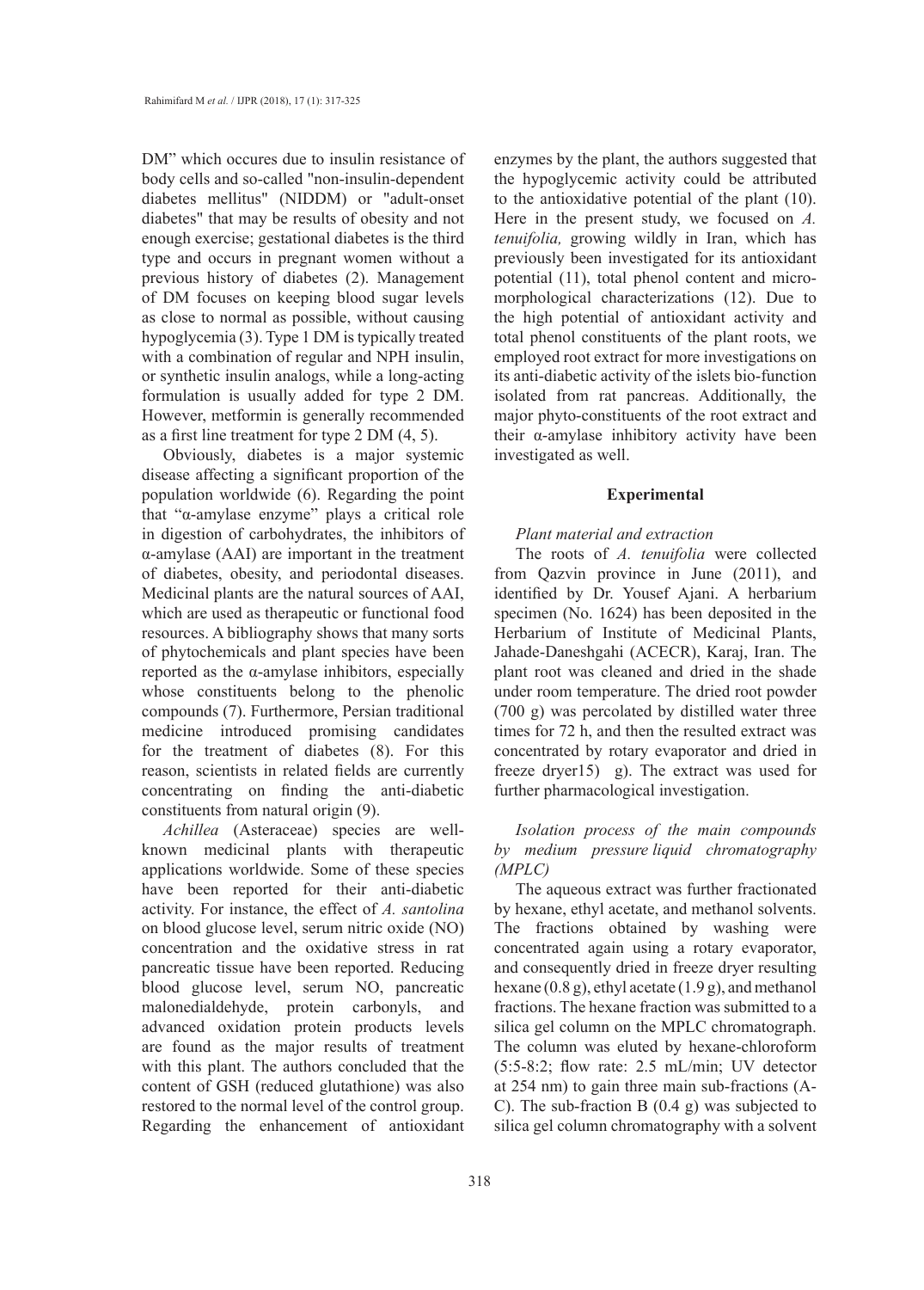| Carbon           | ${}^{13}C$ -NMR              | $H-NMR$                                                          |  |
|------------------|------------------------------|------------------------------------------------------------------|--|
| $\sqrt{2}$       | 161.3                        | ÷,                                                               |  |
| $\sqrt{3}$       | 112.8                        | 6.22 (d, $J=9.5$ Hz, 1H)                                         |  |
| $\overline{4}$   | 139.2                        | $8.14$ (d, $J=9.5$ Hz, 1H)                                       |  |
| $\sqrt{5}$       | 148.5                        |                                                                  |  |
| 6                | 114.1                        |                                                                  |  |
| $\boldsymbol{7}$ | 158.0                        |                                                                  |  |
| $\,$ $\,$        | 94.6                         | $7.08$ (s, 1H)                                                   |  |
| 4a               | 107.1                        |                                                                  |  |
| $8\mathrm{a}$    | 152.4                        |                                                                  |  |
| $1^{\prime}$     | $\overline{\phantom{a}}$     |                                                                  |  |
| $2^{\prime}$     | 145.2                        | 7.58 (d, $J=2.5$ Hz, 1H)                                         |  |
| $3'$             | 104.8                        | 6.97 (d, $J=2.5$ Hz, 1H)                                         |  |
| $4^{\circ}$      | $\qquad \qquad \blacksquare$ |                                                                  |  |
| $5'$             |                              |                                                                  |  |
| $1"$             | 71.7                         | 4.43 (dd, $J=$ 9.5, 7.5 Hz, 1H)<br>4.54 (dd, $J=9.5$ , 3 Hz, 1H) |  |
| $2"$             | 74.4                         | 3.90 (dd, $J=7.5$ , 3 Hz, 1H)                                    |  |
| 3"               | 76.5                         | $\overline{\phantom{a}}$                                         |  |
| 4"               | 26.6                         | $1.35$ (s, 3H)                                                   |  |
| 5"               | 25.1                         | $1.30$ (s, 3H)                                                   |  |

**Table 1.**  $H$  (500 MHz, CDCl<sub>3</sub>) and <sup>13</sup>C-NMR (125 MHz, CDCl3) of the compound **1** (prangol).

system as hexane-ethyl acetate (19:1, 8:2) to give two compounds **1** and **2**. The obtained compounds were then submitted to a sephadex  $LH_{20}$  CC and eluted with chloroform: methanol (5:5) to gain the pure compounds **1** (6 mg) and **2** (2.1 mg).

 $\beta$ -Sitosterol [1]: <sup>1</sup>H-NMR: (500 MHz, CDCl<sub>3</sub>): δH 0.68 (3H, s, H-18), 0.81 (3H, br s, H-26), 0.82 (3H, br s, H-27), 0.84 (3H, br s, H-24b), 0.92 (3H, d, *J* = 6.7 Hz, H-21), 1.01 (3H, s, H-19), 3.52 (1H, m, H-3), 5.35 (1H, m, H-6). <sup>13</sup>C-NMR (125 MHz, CDCl<sub>3</sub>): δC (from C-1 to C-27) 37.3, 31.7, 71.8, 42.3, 140.8, 121.7, 31.9, 31.9, 50.2, 36.5, 21.1, 39.8, 42.3, 56.8, 24.3, 28.3, 56.1, 11.9, 19.8, 36.2, 18.8, 34.0, 26.1, 45.8, 29.2, 19.0, 19.4, 23.1 (C-24a), 12.0 (C-24b).

Prangol [2]: <sup>1</sup>H (500 MHz, CDCl<sub>3</sub>) and <sup>13</sup>C-NMR (125 MHz,  $CDCl<sub>3</sub>$ ) of this compound are shown in Table 1.

## *α-Amylase inhibitory activity*

The  $\alpha$ -amylase inhibition assay was performed by some modification in the method proposed by Giancarlo *et al.* (13). Fifty microliter of each plant extracts and 150 µL of starch solution as well as  $10 \mu L$  of enzyme were mixed in a 96 well plate and incubated at 37 °C for 30 min. Subsequently, 20 µL of sodium hydroxide and 20  $\mu$ L of color reagent were added and the closed plate placed into a 100 °C water bath. After 20 min, the reaction mixture was removed from the water bath and cooled, thereafter α-amylase activity was determined by measuring the absorbance of the mixture at 540 nm in Elisa stat fax 2100 (Awarness Technology Inc). The inhibition percentage of  $α$ -amylase was assessed by the following formula: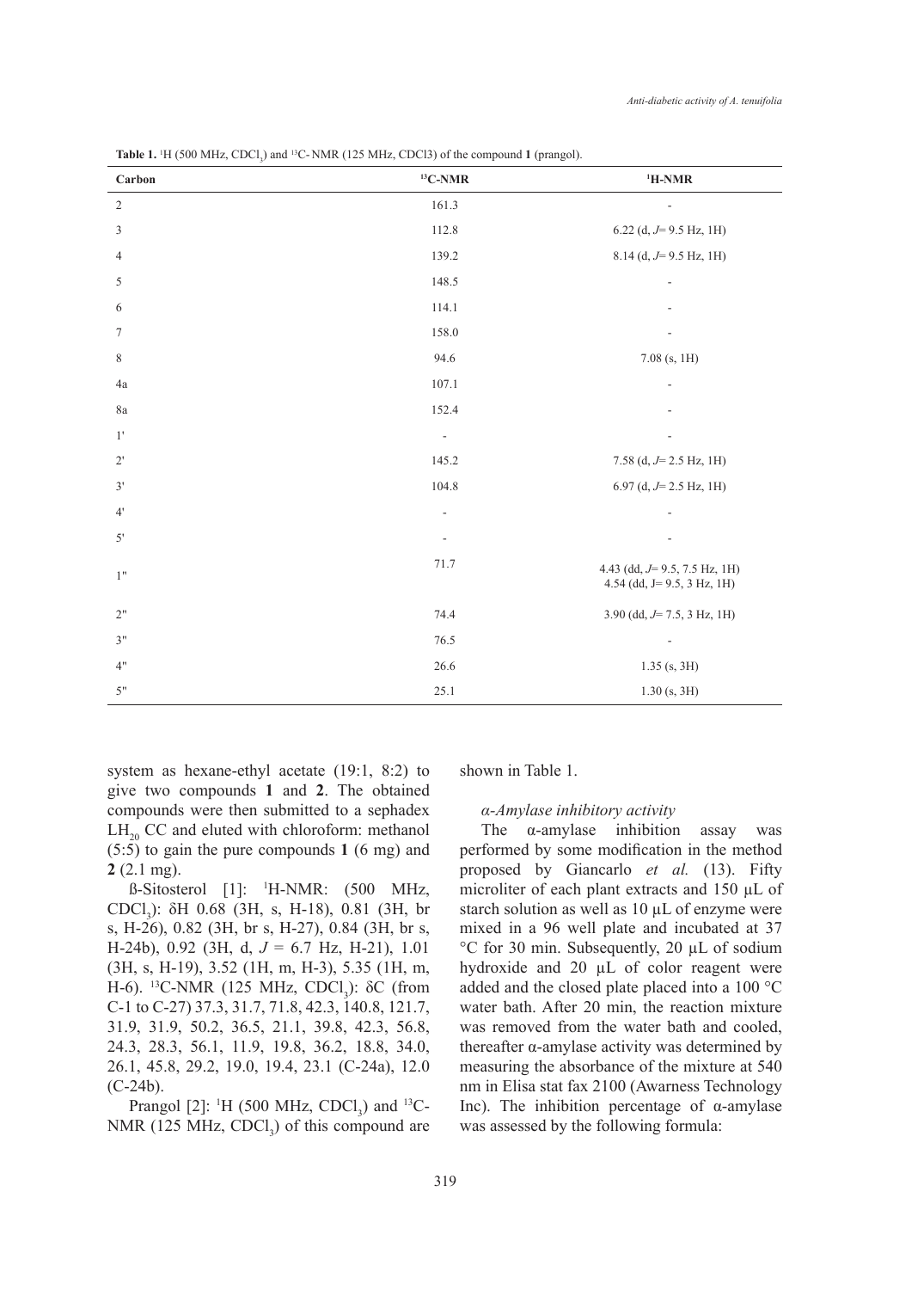

**Figure 1.** Chemical structures of the isolated compounds from *A. tenuifolia.*

I α –Amylase %=  $100 \times (\Delta A_{\text{control}} - \Delta A_{\text{sample}})$ /ΔA control  $\Delta A$  control  $=A$  control test<sup>-A</sup> control blank  $\Delta A$  sample  $=A$  sample test- $A$  sample blank

Statistical analysis was performed using the StatsDirect and Probit analysis. The results of this biological assay are summarized in Table 2.

#### *Isolation and incubation of islets* The islets were isolated from male adult concentration of the compounds bonded (23). According to the control and the control and the control and the control and the control and the control and the control and the control and the control and the control and the c

Wistar rats (2-3 mouths; weight  $\sim$ 250  $\pm$  25 g). All animal care was performed according to the animal welfare Act approved by Pharmaceutical A control blank<br>  $A_{\text{sample blank}}$  Sciences Research Center Ethics Committee with code number of 90-04-151-16052. After was performed using the they were anesthetized by injection of sodium pentobarbital (60 mg/kg), the pancreas was Find the summarized in Table 2. inflated by injecting of Krebs buffer into duodenal duct. Inflated pancreas was removed pation of islets and cut into small pieces. collagenase enzyme was then added to pancreas at 37 °C for 10 min.

|                              |               | $\sim$ 50<br>         |                  |
|------------------------------|---------------|-----------------------|------------------|
| <b>Extract or Compounds</b>  | Conc. (mg/mL) | $% AAI (Mean \pm SD)$ | $IC50 (mg/mL)^*$ |
| A. tenuifolia hexane extract | $10\,$        | $50.2\pm1.0$          | $10.4 \pm 1.6$   |
|                              | 15            | $34.1 \pm 1.3$        |                  |
|                              | $20\,$        | $10.8\pm1.8$          |                  |
|                              | 25            | $6.8 \pm 1.9$         |                  |
| Acarbose                     | $10\,$        | $67.3 \pm 2.1$        | $6.6 \pm 2.1$    |
|                              | 15            | $69.2 \pm 3.9$        |                  |
|                              | $20\,$        | $73.8 \pm 1.9$        |                  |
|                              | 25            | $82.1\pm2.3$          |                  |
| $\beta$ -Sitosterol          | $10\,$        | $25.5\pm0.02$         | $18.9\pm2.1$     |
|                              | 15            | $28.7 \pm 0.03$       |                  |
|                              | $20\,$        | $57.4\pm0.02$         |                  |
|                              | 25            | $59.4 \pm 0.03$       |                  |
| Prangol                      | $10\,$        | $6.0 \pm 0.02$        | $> 200**$        |
|                              | 15            | $6.3\pm0.02$          |                  |
|                              | $20\,$        | $7.2\pm0.01$          |                  |
|                              | 25            | $7.4\pm0.03$          |                  |

**Table 2.** Percent of  $\alpha$ -Amylase inhibitory activities (% AAI) and IC<sub>50</sub> values of the extract and active constituents of *A. tenuifolia.* 

Conc: Concentration, % AAI: percent of  $\alpha$ -Amylase inhibitory activities); \* IC<sub>50</sub> value is the concentration of sample required for 50% inhibition. Each value is expressed as mean  $\pm$  SD (n = 3); \*\* The IC<sub>50</sub> value more than 200 shows almost no activity.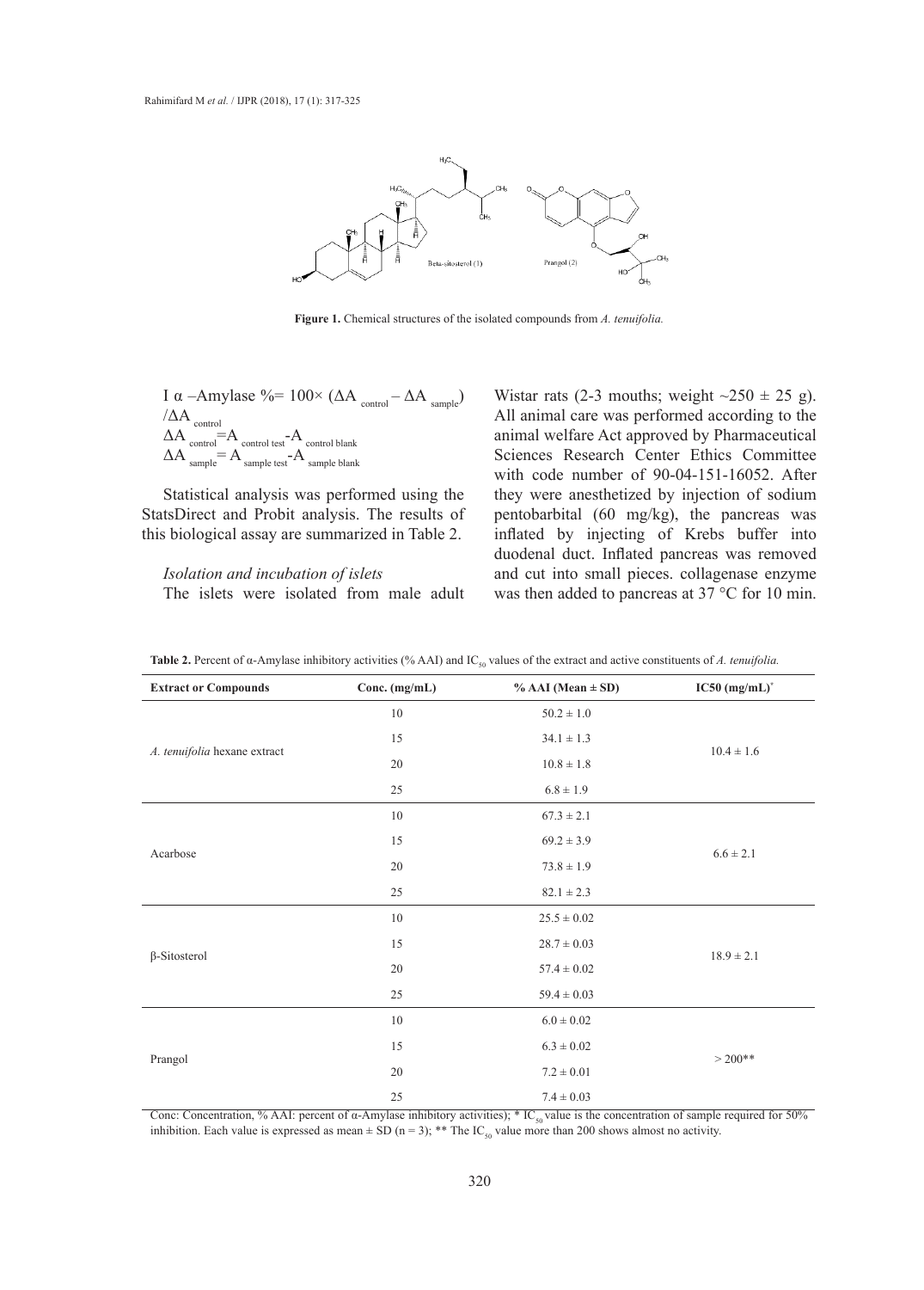All the tissues surrounding islets and fat were removed. Under the stereo microscope, islets of the similar size were isolated by hand picking using a sampler (14). Various concentrations of the plant extract  $(1, 10, 100, 1000$  and  $10000 \mu$ g/ mL) were dissolved in RPMI medium culture and exposed to the islets for 24 h at 37 °C with  $0.5\%$  CO<sub>2</sub>.

#### *Cell viability assay*

Cell viability was measured by dimethylthiazol-2-y1-2,5-diphenyltetrazolium bromide (MTT) assay. After 24 h incubation with various doses of the plant extract, the medium was removed and 20 μL of MTT (0.5 mg/mL) was added and incubated for 3 h at 37 °C. The violet crystal was dissolved in dimethyl sulfoxide (DMSO) and remained for 30 min, and then the optical density was measured at 570 nm using an ELISA reader.

# *Insulin secretion*

The function of islets was assessed by insulin secretion in glucose static incubation. After exposing the islets with different concentrations of the plant extract for 24 h, the media and extract were removed from islets by washing twice with Krebs-HEPES buffer. Then, the islets were incubated with 2.8 mM glucose for 30 min. After that, islets were divided into two groups, the first were treated by 2.8 mM glucose (the basal dose) and the second by 16.7 mM glucose (stimulant dose) for 30 min at 37 °C. Islets were centrifuged and insulin assay in the supernatant was performed using rat insulin ELISA kit (15).

## *Intracellular reactive oxygen species (ROS)*

ROS were measured using 2',7'dichlorodihydrofluorescein diacetate (DCFH-DA). Islets were collected and washed three times and homogenized by extraction buffer. Afterwards, they were centrifuged and 10 μM of 2**ꞌ**,7ꞌ-dichlorodihydrofluorescein (DCFH) was added to 162 μM supernatant. After 30 min incubation in 37 °C, the ELISA fluorimeter was used to measure absorbance every 1 min up to 60 min (16).

# *Caspase activity analysis*

Caspase-3 and -9 activities were determined

by a colorimetric assay according to the manufacturer's protocol. Briefly, cells were lysed in the supplied lysis buffer and were incubated 4 h with the supplied reaction buffer containing dithiothreitol and AC-DEVD-pNA (specific for caspase-3) and Ac-LEHD-pNA (specific for caspase-9) as substrates (Alexis Biochemicals Co.) at 37 °C. The reaction was measured by changes in absorbance at 405 nm using an ELISA reader. Enzyme activity was expressed as the fold increase in the proportion of apoptotic cells over that of non-treated control cells (17).

# *Ferric reducing antioxidant power* (*FRAP) assay*

The key solutions for performing FRAP assay were prepared as follows: a) Acetate buffer 300 mM, pH 3.6; b) 2,4,6-tripyridyl-striazine (TPTZ): 10 mM in 40 mM HCl; c)  $\text{FeCl}_3$ .  $6\text{H}_2\text{O}$ :20 mM. The FRAP solution was prepared by mixing a, b and c in the ratio of 10:1:1 just before testing. The standard was  $FeSO<sub>4</sub>$ .7H<sub>2</sub>O: 0.1-1.5 mM in methanol. FRAP solution was mixed with 0.4 mL distilled water and certain concentration of the plant extract (80  $\mu$ L) and incubated at 37 °C for 10 min. The absorbance of the reaction mixture was measured at 593 nm (18).

## *Lipid peroxidation (LPO) assay*

For the LPO assay, thiobarbituric acid reactive species (TBARS) were used according to the method described previously by Astaneie *et al*. 2005 (19).

All data obtained were expressed as Mean ± standard error mean (SEM) and compared using one way analysis of variance (ANOVA). The *p*  <0.05 was considered statistically significant.

# **Results and Discussion**

From the underground parts of *A. tenuifolia*, two compounds **1** and **2** (Figure 1) were isolated and identified as β-sitosterol [**1**] and prangol [**2**] based on the spectroscopic spectra (<sup>1</sup>H-NMR, <sup>13</sup>C-NMR and HSQC) compared to the known standard compounds which reported in the literature (20-22). <sup>1</sup>H- and <sup>13</sup>C-NMR data of the compounds  $2$  in CDCl<sub>2</sub> is reported in Table 1. To confirm the identification of the compounds **1** and **2**, the isolated compounds were injected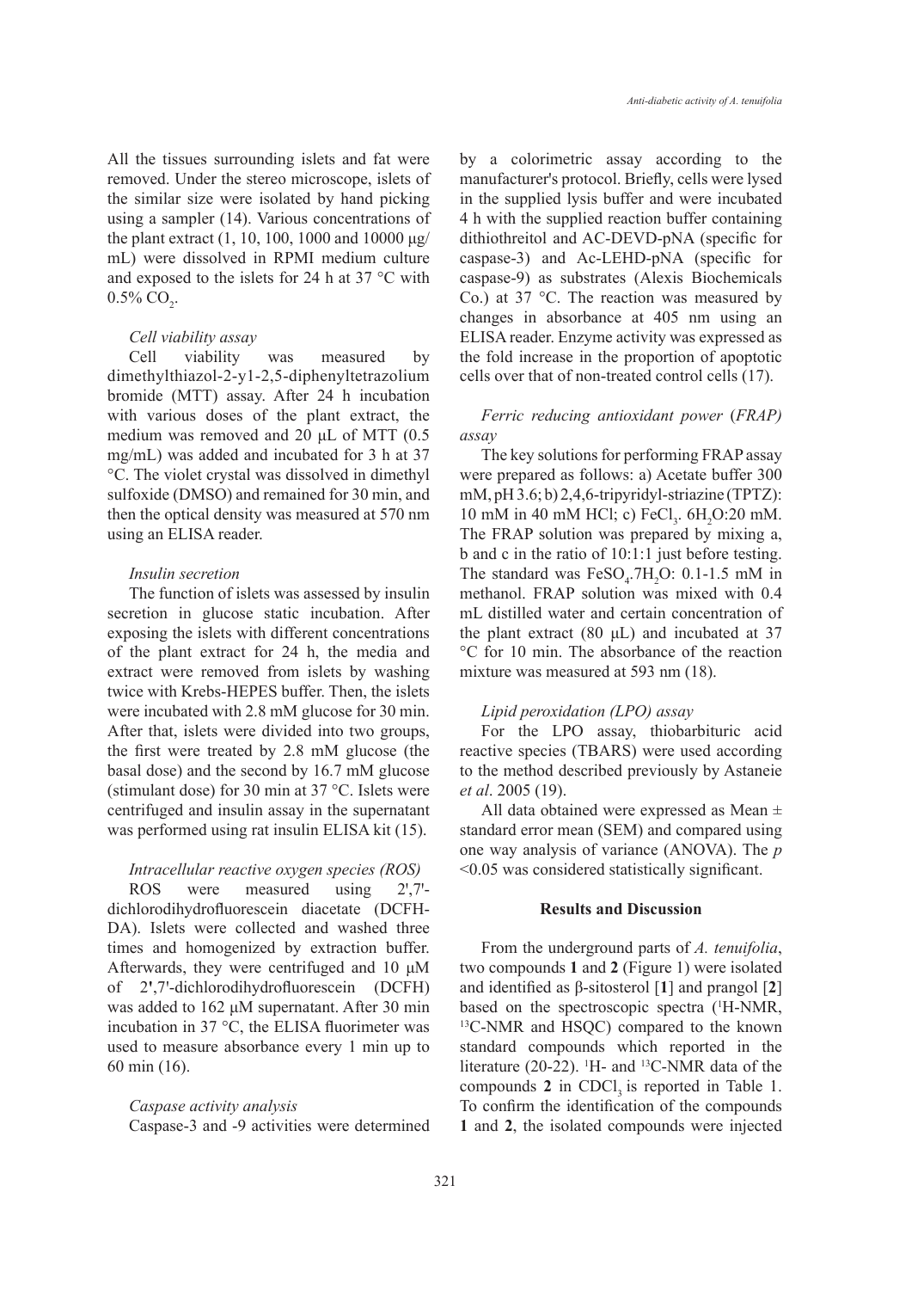

**Figure 2.** The results of MTT assay on different concentrations of the root extract of *A. tenuifolia.* Each group contained 10 **Figure 2. Figure 2. Figure 2.** *Figure 2. <b>Figure 2. Figure 2. <i>Figure 2. Figure 2. <i>Figure 2. Figure 2. <i>Figure 2. Figure* 2. *Figure* rats' pancreatic islets; \* and \*\*\* mean significant increase of **the plant extract** re mitochondrial activity compared to the control group by *p* mitochondrial activity compared to the control group by *p* value < 0.05 and *p* value < 0.001; value  $< 0.05$  and p value  $< 0.001$ ; Control group contains islets that were not treated by extract.

to MPLC again in the presence of their standard compounds that had already been identified from other plants and reported in the literatures.

The results of the AAI assay (Table 2) exhibited a dose-dependent inhibition for purifying compounds, while the inhibiting percentage decreased by increasing the concentration of hexane extract. The highest inhibitory activity of hexane extract of the plant was found as 50.2  $\pm$  1.0 (%) at 10 mg/mL. It could be due to the conformational alteration of the enzyme by increasing the concentration of the compounds bonded (23). Acarbose was employed as a positive control and showed inhibitory activity at all used concentrations (10, 15, 20 and 25 mg/ $\frac{130}{7}$ mL). However, its highest inhibiting percentage  $(82.1 \pm 2.3)$  was at a concentration of 25 mg/ mL. The tested compound β-sitosterol showed inhibitory activity with IC<sub>50</sub> value of 18.9  $\pm$ 2.1 mg/mL. But prangol [**2**] showed almost no enzyme inhibitory activity in the esting concentrations. The results of viability assay are shown in Figure 2. The cell viability assay showed that just the highest concentrations of the plant extract (1000 and 10000 μg/mL) exhibited increased mitochondrial activity significantly higher than the control group  $(129.2 \pm 8.49)$ and  $177.3 \pm 13.0\%$ , respectively). The results of insulin secretion (Figure 3) showed that islets treated with 10000 μg/mL of the plant extract exhibited significant increase of insulin an used concentrations (10, 15, 20 and 25 mg/ $\frac{130}{1}$   $\frac{1}{2}$   $\frac{6 \text{ km/s}}{2.8 \text{ m}}$ 

for both caspase-3 and -9 ( $64.7 \pm 2.2$  and  $54.7$  $\pm$  2.8%, respectively), while a decrease in the secretion (113.3  $\pm$  2.0 and 122.5  $\pm$  2.8%) at both glucose levels of stimulation (2.8 and 16.7 mM, respectively). Also, a significant increase of secretion was observed at 100 µg/mL of herbal treatment with glucose stimulation at 16.7 mM but not at 2.6 mM. In order to measure the cellular antioxidant activity, although, the percentage of intracellular ROS generation was evaluated and the results (Figure 4) showed that there was no significant decrease in concentrations of 1, 100, and 1000 μg/mL of plant extract, ROS generation  $(91.7 \pm 4.4 \text{ and } 87.7 \pm 3.9\%)$  were significantly reduced at 10 and 10000 µg/mL concentrations of the plant extract, respectively. Following the results, previous studies show that different species of *Achillea* have antioxidant effects on various organs such as brain and liver (24, 25). There is a relation between reduction of cellular oxygen species by plant extract and protecting pancreatic beta cells against apoptosis and necrosis via ERK1/2- and PI3K/Akt-mediated heme oxygenase-1 (HO-1) up-regulation (26). Furthermore, caspase-3 and -9 activities were determined by a colorimetric assay (Figure 5) and it was revealed that only the highest concentration (10000 µg/mL) of herbal extract could significantly decrease the enzyme activity



of the root extract of *A. tenuifolia*. Each group contained two different sub-groups of 10 rats' pancreatic islets that stimulated with 2.8 and 16.7 mM of glucose;  $*$  and  $***$  mean significant increase of secretion compared to the control group by  $p$  value  $< 0.05$  and *p* value  $< 0.001$ ; Control group contains islets that **Figure 3.** The results of insulin secretion from different groups of rats' pancreatic islets treated with different concentrations were not treated by extract.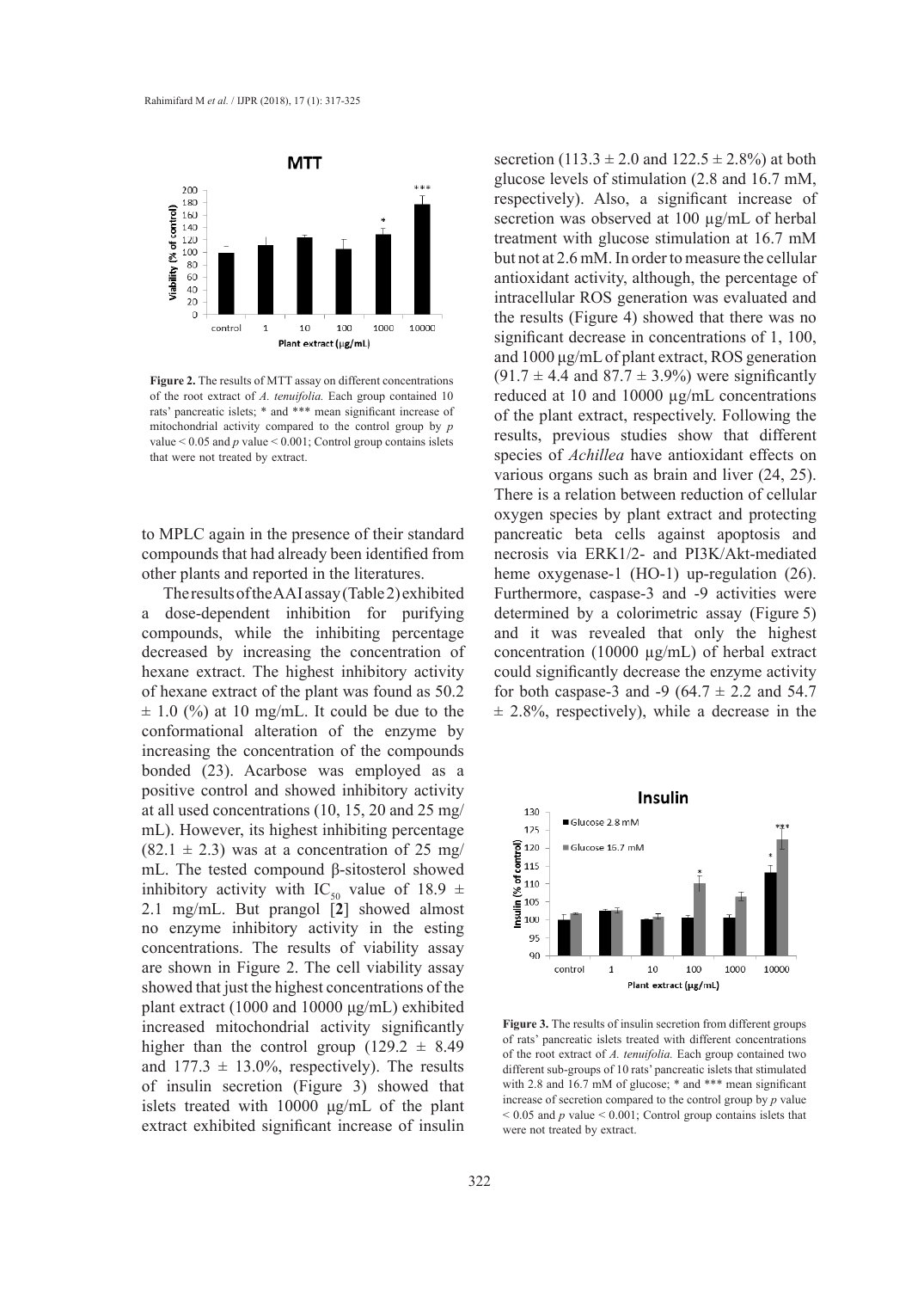

**Figure 4.** The results of cellular reactive oxygen species (ROS) **Figure 4. The results of cellular reactive oxygen species (ROS) Figure 4. The results of Algorith** measurement for groups of  $\pi$ different concentrations of the root extract of *A. tenuifolia.* different concentrations of \* and \*\*\* mean significant decrease of ROS generation  $*$  and \*\*\* mean significant percentage compared to the control group by *p* value  $\leq 0.05$  compared to the control and  $p$  value  $< 0.001$ ; Control group contains islets that were not treated by extract.



**Figure 6.** The results of cellular lipid peroxidation (LPO) measurement for groups of rats' pancreatic islets treated with different concentrations of the root extract of *A. tenuifolia.*  \* and \*\*\* mean significant changing of LPO percentage compared to the control group by  $p$  value  $\leq 0.05$  and  $p$  value  $\leq 0.001$ ; Control group contains islets that were not treated by extract.  $extract.$ 

while a significant increase was determined at to improve defense m parameter is the root in the root of the root extract or *andative* stress through 10 µg/mL concentration of the plant extract. oxidative stress thro enzyme activities could also be observed at 10 µg/L of the plant extract treatment. Measurement of cellular LPO also showed a similar result with other cellular antioxidant analysis (Figure 6), in which a significant decrease of LPO can be observed at 10000 µg/mL of the plant extract  $(15.3 \pm 0.1\% \,\text{µg/mL})$  compared to control group,



**Figure 5.** The results of caspase-3 and -9 activity percentages for groups of rats' pancreatic islets treated with different concentrations of the root extract of *A. tenuifolia.* \*, \*\* and \*\*\* mean significant decrease of caspase activity percentage compared to the control group by *p* value < 0.05, *p* value < 0.01 and  $p$  value  $< 0.001$ , respectively; Control group contains islets that were not treated by extract.

Finally, FRAP assay confirmed that the higher concentrations of *A. tenuifolia* root extract (1000 and 10000 µg/mL) was able to enhance the capacity of cellular antioxidants ( $68.2 \pm 9.5$  and  $268.25 \pm 12.2$  mM, respectively) compared to control group (Figure 7). The results of previous studies showed that antioxidants have the ability to improve defense mechanisms of islet cells to oxidative stress through the direct antioxidant



**Figure 7.** The results of FRAP assay for groups of rats' pancreatic islets treated with different concentrations of the root extract of *A. tenuifolia.* \* and \*\*\* mean significant increase of antioxidant capacity of cells compared to the control group by *p* value  $< 0.05$  and  $p$  value  $< 0.001$ ; Control group contains islets that were not treated by extract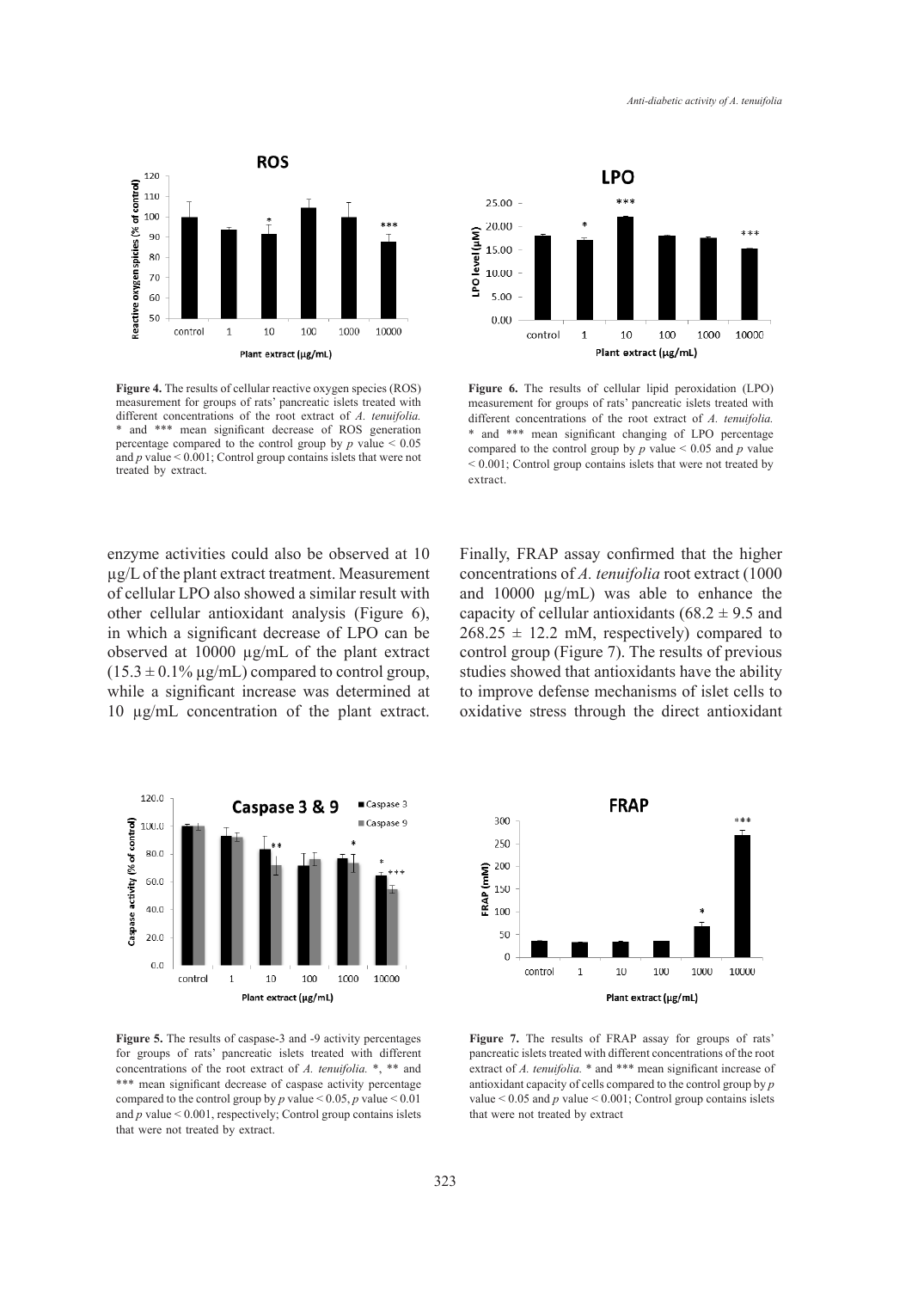effect or modulation of beta cell apoptosis initiation and signaling (27). Therefore, natural antioxidants like medicinal plants and their active constituents can be applied in the management of diabetes. Our results are consistent with previous observations suggesting that plant extracts directly stimulate insulin secretion or improve islet cell's defense in oxidative stress  $(28)$ .

# **Conclusion**

In conclusion, *A. tenuifolia* root extract is able to enhance the function of beta-cells with increasing secretion of insulin and enhancement of their viability, as well as reducing the levels of ROS and LPO especially in higher concentrations. However, we could not test the isolated compounds except for AAI assay due to the minor amounts of them in a small portion of the plant roots available. It seems that β-sitosterol plays an important role in anti-diabetic activity of the plant roots partially via AAI activity. But prangol, another isolated furanocoumarinic compound, does not show AAI activity, although it may be effective via other mechanisms of action. Further investigations of the latter compound are recommended.

## **Acknowledgement**

This research was partially supported by a grant (No. 93-02-45-26665) from Tehran University of Medical Sciences.

#### **References**

- (1) Kitabchi AE, Umpierrez GE, Miles JM and Fisher JN. Hyperglycemic crises in adult patients with diabetes. *Diabetes Care* (2009) 32: 1335–43.
- World Health Organization "About diabetes". Available (2) from:http://www.who.int/diabetes/action\_online/ basics/en/. Accessed 17 Nov 2014.
- (3) National Institute for Health and Clinical Excellence (2008) Clinical guideline 66: Type 2 diabetes. Available from: http://www.nice.org.uk/guidance/ CG66. Accessed 17 Nov 2014.
- (4) Ripsin CM, Kang H and Urban RJ. Management of blood glucose in type 2 diabetes mellitus. *Am. Fam. Physician*. (2009) 79: 29–36.
- (5) Cheng J, Zhang W, Zhang X, Han F, Li X, He X, Li Q and Chen J. Effect of angiotensin-converting enzyme inhibitors and angiotensin II receptor blockers

on all-cause mortality, cardiovascular deaths, and cardiovascular events in patients with diabetes mellitus: A meta-analysis. *JAMA Intern. Med*. (2014) 174: 773–85.

- Tabatabaei-Malazy O, Larijani B and Abdollahi M. (6) Targeting metabolic disorders by natural products. *J. Diabetes Metab. Disord*. (2015) 14: 57.
- (7) Sales PM, Souza PM, Simeoni LA and Silvera D. α-Amylase inhibitors: a review of raw material and isolated compounds from plant source. *J. Pharm. Pharm. Sci.* (2012) 15: 141-83.
- Saeidnia S and Abdollahi M. Toxicological and (8) pharmacological concerns on oxidative stress and related diseases. *Toxicol. Appl. Pharm*. (2013) 273: 442-55.
- (9) Sarkhail P, Abdollahi M, Fadayevatan S, Shafiee A, Mohammadirad A, Dehghan G, Esmaily H and Amin G. Effect of *Phlomis persica* on glucose levels and hepatic enzymatic antioxidants in streptozotocininduced diabetic rats. *Pharmacogn. Mag*. (2010) 6: 219-24.
- (10) Saeidnia S, Gohari A, Mokhber-Dezfuli N and Kiuchi F. A review on phytochemistry and medicinal properties of the genus *Achillea*. *Daru* (2011) 19: 173-86.
- (11) Asgarirad H, Pourmorad F, Hosseinimehr SJ, Saeidnia S, Ebrahimzadeh MA and Lotfi F. *In vitro* antioxidant analysis of *Achillea tenuifolia. Afr. J. Biotechnol*. (2010) 9: 3536-41.
- Manayi A, Mirnezami T, Saeidnia S and Ajani Y. (12) Pharmacognostical evaluation, phytochemical analysis and antioxidant activity of the roots of *Achillea tenuifolia* LAM. *Pharmacogn. J.* (2012) 4: 14-19.
- $(13)$  Giancarlo S, Rosa LM, Nadjafi F and Francesco M. Hypoglycaemic activity of two spices extracts: *Rhus coriaria* L. and *Bunium persicum* Boiss. *Nat. Prod. Res.* (2006) 20: 882-6.
- Pourkhalili N, Hosseini A, Nili-Ahmadabadi A, (14) Rahimifard M, Navaei-Nigjeh M, Hassani S, Baeeri M and Abdollahi M. Improvement of isolated rat pancreatic islets function by combination of cerium oxide nanoparticles/sodium selenite through reduction of oxidative stress. *Toxicol. Mech. Methods* (2012) 22: 476-82.
- (15) Rahimifard M, Navaii-Nigjeh M, Nilli-Ahmadabadi A, Pourkhalili N, Baeeri M, Mohammadirad A and Abdollahi M. On the benefit of pure glycyrrhizic acid on the function and metabolic activity of isolated pancreatic langerhans islets *in-vitro*. *Asian J. Anim. Vet. Adv*. (2012) 7: 1212-18.
- (16) Rahimifard M, Navaei-Nigjeh M, Baeeri M, Maqbool F and Abdollahi M. Multiple protective mechanisms of alpha-lipoic acid in oxidation, apoptosis and inflammation against hydrogen peroxide induced toxicity in human lymphocytes. *Mol. Cell Biochem*. (2015) 403: 179-86.
- (17) Kim JY, Lim DM, Moon CI, Jo KJ, Lee SK, Baik HW, Lee KH, Lee KW, Park KY and Kim BJ. Exendin-4 protects oxidative stress-induced β-cell apoptosis through reduced JNK and GSK3β activity. *J. Korean*